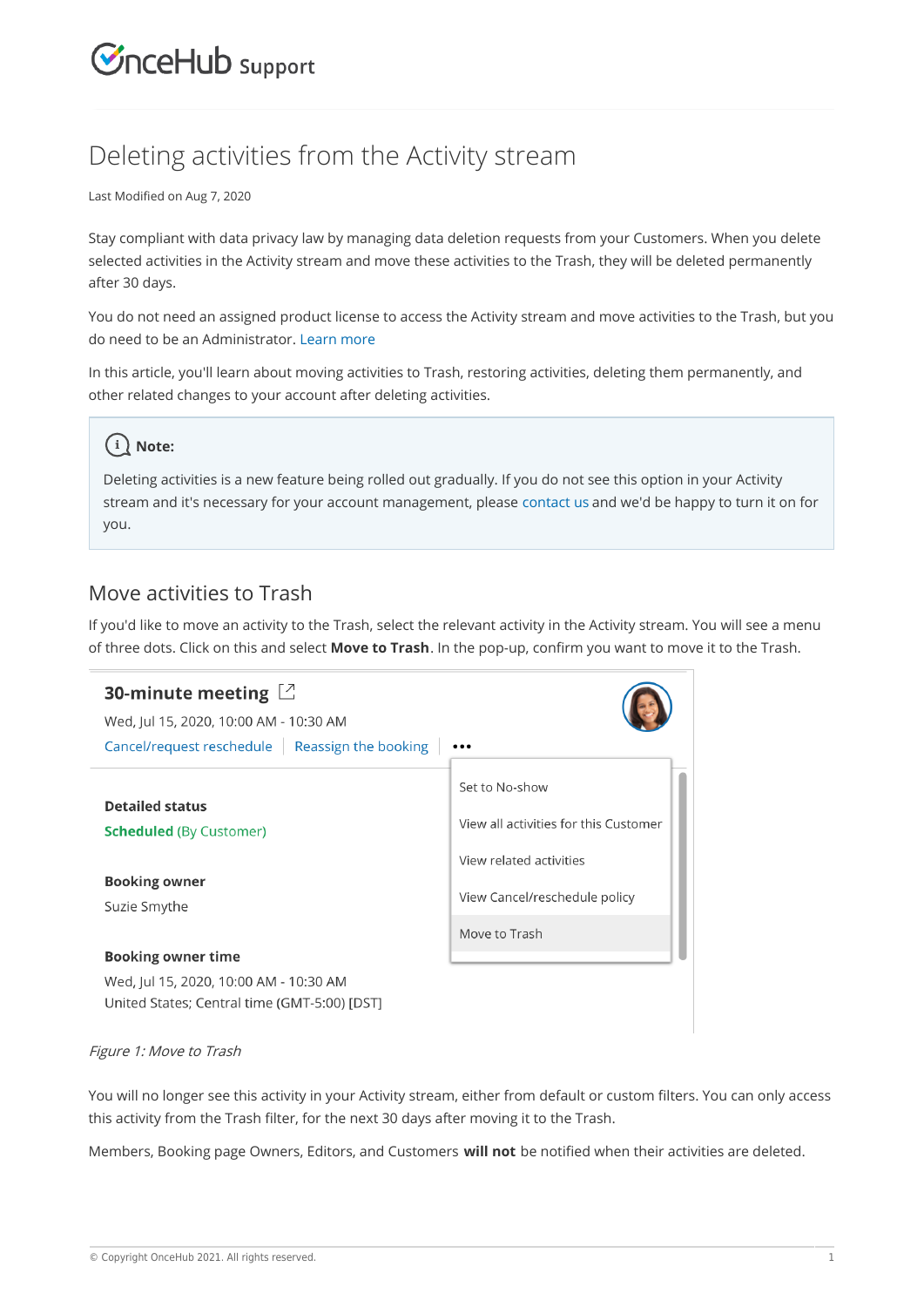# $\mathcal{\widetilde{S}}$ nceHub support

## $(i)$  Note:

Moving activities to the Trash for permanent deletion is a feature intended for data deletion, to comply with privacy laws.

It is **not intended** for booking cancellation. Deleting an activity does not cancel a future booking. If you move an activity to Trash and permanently delete it, **this does not update any related calendar event in your connected calendar, nor will that time be free for other meetings**.

If you'd like to cancel the meeting, you can do this through the standard cancellation process, which will both cancel the meeting and free that time slot for other meetings.

## Bulk deleting activities

You can delete up to 50 activities at one time by selecting each in the activity stream. Click on the Trash icon and you'll be able to delete them all at once, after confirming you want to delete that number of activities.





## The Trash

The Trash holds all deleted activities from the last 30 days.

Only Admins can see the Trash. Member Users will not be able to see the activities in the Trash.

#### Restoring activities from Trash

If you sent an activity to the Trash in error, you can restore this activity within 30 days of moving it to the Trash. Find and select that activity in the Trash. Hover over the menu of three dots and select **Restore activity**. The activity will now appear in your active Activity stream filters and will not be deleted permanently.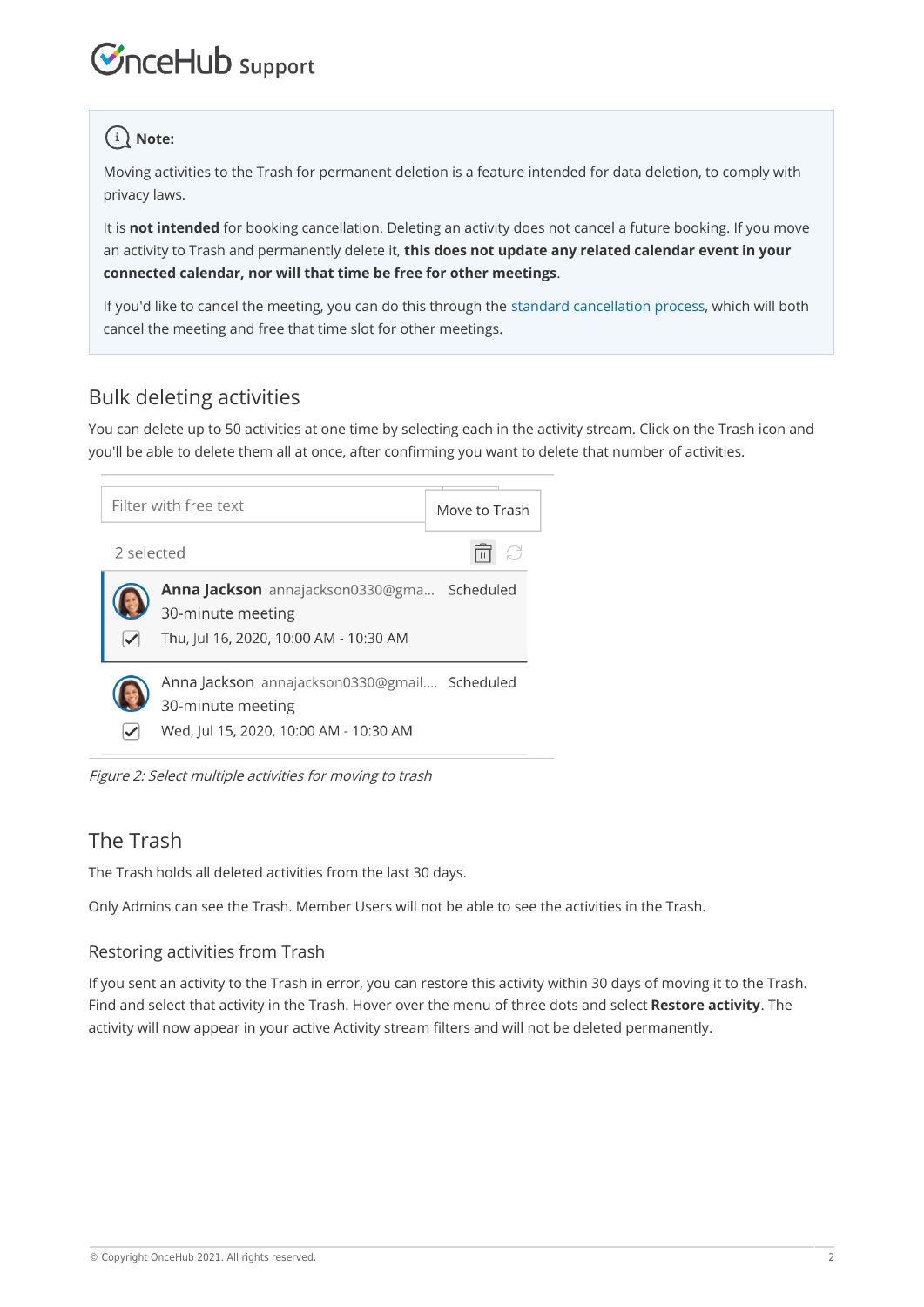## *InceHub* support

| 30-minute meeting $\Box$<br>Wed, Jul 15, 2020, 10:00 AM - 10:30 AM<br>Cancel/request reschedule   Reassign the booking |                                       |
|------------------------------------------------------------------------------------------------------------------------|---------------------------------------|
|                                                                                                                        | Set to No-show                        |
| <b>Detailed status</b><br><b>Scheduled</b> (By Customer)                                                               | View all activities for this Customer |
|                                                                                                                        | View related activities               |
| <b>Booking owner</b>                                                                                                   |                                       |
| Suzie Smythe                                                                                                           | View Cancel/reschedule policy         |
|                                                                                                                        | Restore activity                      |
| <b>Booking owner time</b>                                                                                              |                                       |
| Wed, Jul 15, 2020, 10:00 AM - 10:30 AM                                                                                 | Delete permanently                    |
| United States; Central time (GMT-5:00) [DST]                                                                           |                                       |

Figure 3: Restore activity

#### Deleting activities permanently

All activities sent to the Trash delete permanently and automatically after 30 days.

If you wish to delete the activity permanently before 30 days, go to the menu of three dots and select Delete permanently.



#### Figure 4: Delete permanently

The permanently deleted data will also be removed from OnceHub's servers within 24 hours of permanent deletion in your account.

If you move something to the Trash on January 1 and don't choose to delete it permanently yourself from the Trash, it will be deleted permanently from your account on January 31. At this time, it will be flagged for deletion from the OnceHub database, which can take up to 24 hours. This data will be completely removed from OnceHub's servers by end of day on February 1.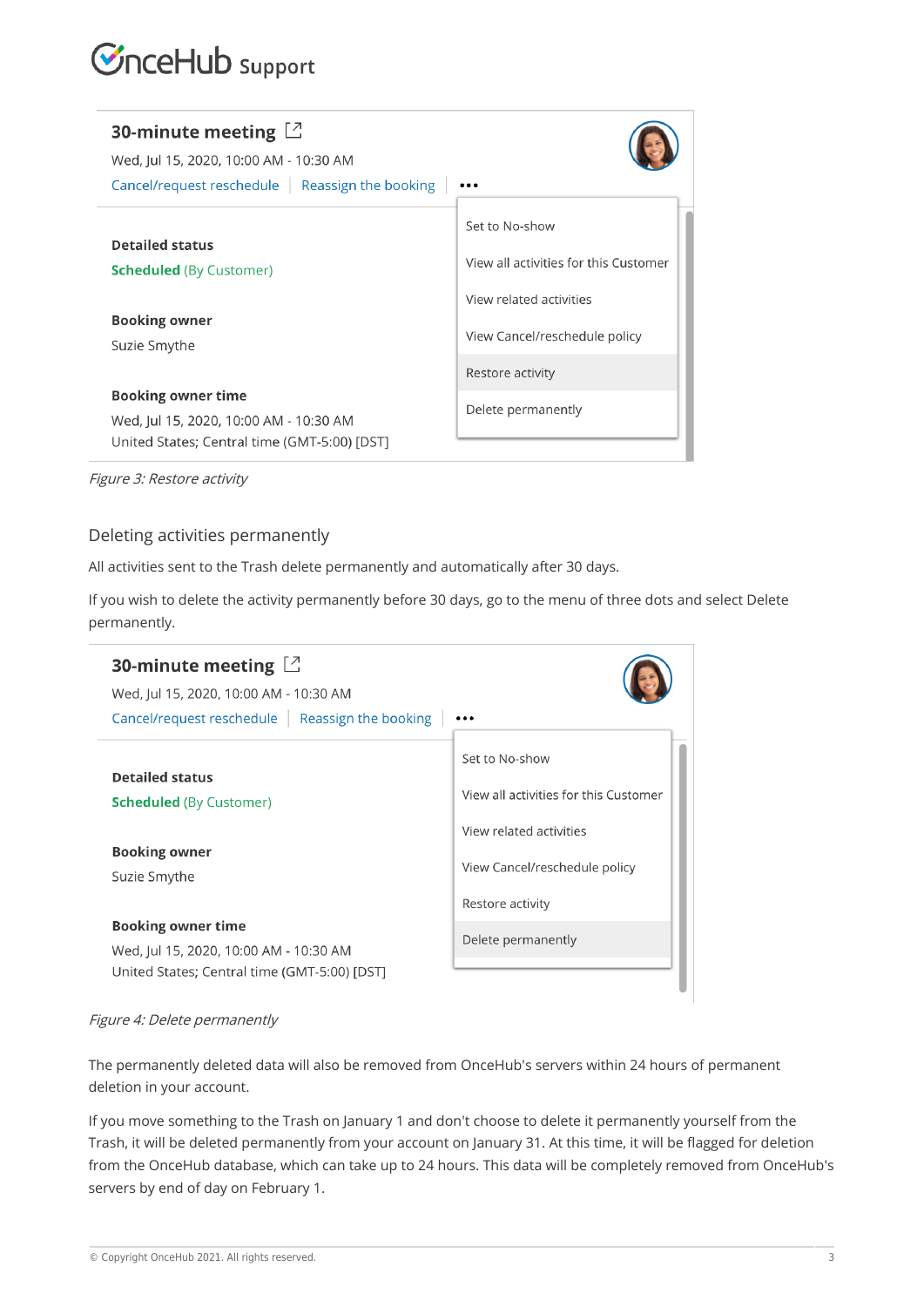## $\mathcal{\mathcal{G}}$ nceHub support

If you choose to delete it permanently from the Trash before 30 days are complete, it will be removed within 24 hours. This means if you move something to the Trash on January 1 and choose to delete it permanently on January 1, this data will be completely removed from OnceHub's servers by end of day on January 2.

If you'd like to delete all activities permanently, you can select **Empty trash now** in the banner at the top of Trash. This will permanently delete all activities in the Trash.

| Trash 2                                                                                                     | Time zone: United States; Centr  (GMT -5:00) [DST]<br>1?I                                           |
|-------------------------------------------------------------------------------------------------------------|-----------------------------------------------------------------------------------------------------|
|                                                                                                             | Activities that have been in Trash more than 30 days will be automatically deleted. Empty Trash now |
| $\widehat{\mathcal{D}}$ is $\widehat{\boxtimes}$                                                            |                                                                                                     |
| Anna Jackson annajackson0330@gmail Scheduled<br>30-minute meeting<br>Thu, Jul 16, 2020, 10:00 AM - 10:30 AM |                                                                                                     |
| Anna Jackson annajackson0330@gmail Scheduled<br>30-minute meeting<br>Wed, Jul 15, 2020, 10:00 AM - 10:30 AM |                                                                                                     |

Figure 5: Empty trash now to remove all items in the Trash

Permanently deleted activities **cannot** be restored by any account Admin, nor by OnceHub database engineers. This keeps deleted activities compliant with privacy laws.

### Deleted activities in reports

Activities in the Trash remain active and will be included in reports until deleted. They will display as being **(In Trash)**.

| Subject         | <b>Status</b>           | Last updated                |
|-----------------|-------------------------|-----------------------------|
| Booking request | Expired<br>(In Trash)   | Fri, Jun 12, 2020, 12:10 PM |
| Booking request | Completed<br>(In Trash) | Fri. Jun 12, 2020, 12:40 PM |
| Booking request | Completed<br>(In Trash) | Fri, Jun 12, 2020, 02:40 PM |
| Booking request | Completed<br>(In Trash) | Fri. Jun 12, 2020, 03:10 PM |
| Booking request | No-show<br>(In Trash)   | Fri, Jun 12, 2020, 02:52 PM |

Figure 6: Status displays that the activity is in the Trash

After they are permanently deleted, any fields related to this deleted activity will not show up in reports.

For permanently deleted payment activities, the payment will still be listed as an item on your revenue reports but will not include any personal identifying information for that payment.

### Session packages

If you delete a single session in a session package, this deletes only that single session. The session package is otherwise not affected. The reverse is also true: If you delete a session package, the individual sessions in that